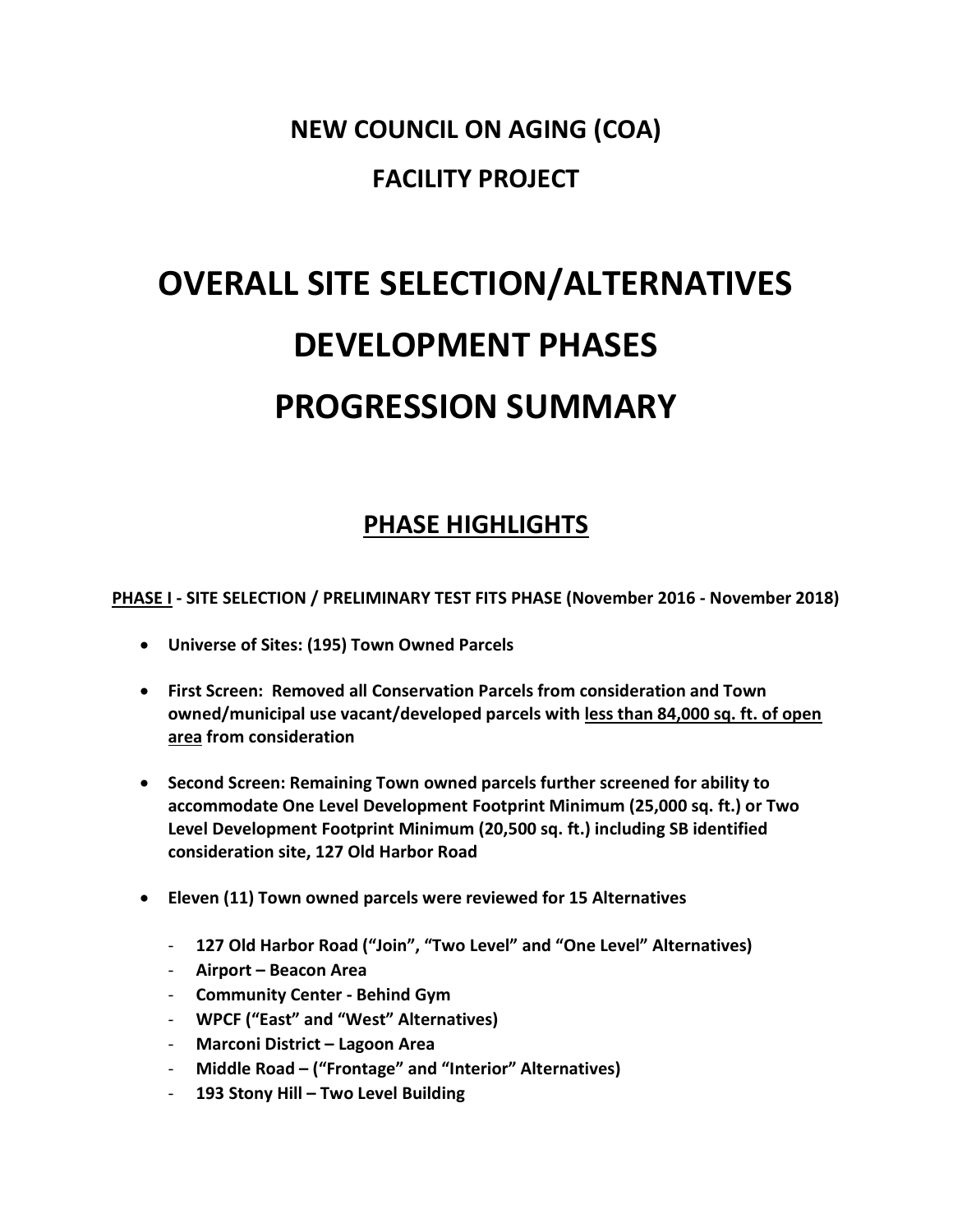- "Grange" Property
- "NStar" Parcel
- Town Offices Relocation Scenario
- Elementary School Share Scenario
- Two (2) Privately owned RFP submitted sites were reviewed: (2) 1610 Main Street and 889 South Orleans Road – Neither put forward for consideration
- Pre-Feasibility Studies requested for four (4) sites: 193 Stony Hill/3 Options, Community Center /5 Options, Volunteer Park/1 Option and Middle Road/1 Option
- Preferred Site Selected for Feasibility Study: Middle Road

PHASE II - MIDDLE ROAD FEASIBILITY PHASE (December 2018- May 2019)

Full Concept: ATM 2019 – Article 15 – One Level Building, 10,150 sq. ft., \$6.6M

PHASE III - SITE SELECTION II / DETAILED TEST FITS PHASE (June 2019 – November 2019)

- Universe of Sites: (195) Town Owned Parcels (Same as Site Selection I)
- First Screen: Removed Conservation Parcels and Town owned vacant/developed parcels with less than 57,000 sq. ft. of open area from consideration (area criteria reduced based upon engineered site concept plan for Middle Road proposal)
- Second Screen: Twenty-two (22) sites under reduced criteria considered: Airport, WPCF, Transfer Station, Mill Hill, Annex, DPW, Golf Course, Town Hall, Post, Marconi, Bassett House, Eldredge Garage, NSTAR, Elementary School, Middle School, Edson Property, Hamden Place, Hill, Volunteer Park, Triangle, Captain Harding and Independence Lane
- Two (2) Privately owned RFP sites were reviewed: 1610 Main Street and 243 Crowell Road. 1610 Main Street identified for Pre-Feasibility Study
- Pre-Feasibility Studies request for three (3) sites: 193 Stony Hill, Marconi Campus and 1610 Main Street:
	- Alternative A: 193 Stony Hill two story building (11,200 sq. ft.) with below grade garage (43 spaces) and grade level (25 spaces) parking - \$10,942,050